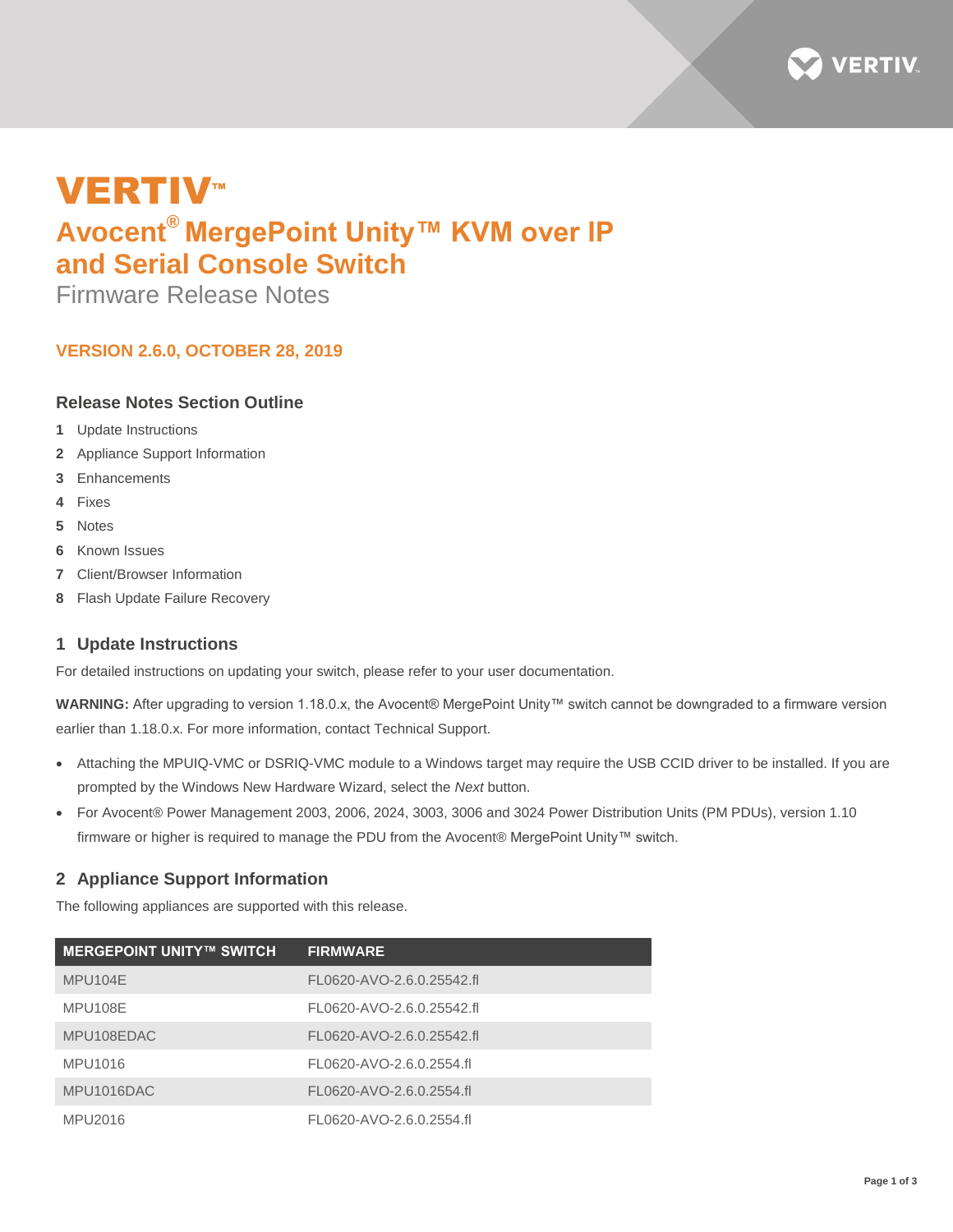

| <b>MERGEPOINT UNITY™ SWITCH</b> | <b>FIRMWARE</b>          |
|---------------------------------|--------------------------|
| MPU2016DAC                      | FL0620-AVO-2.6.0.2554.fl |
| MPU2032                         | FL0620-AVO-2.6.0.2554.fl |
| MPU2032DAC                      | FL0620-AVO-2.6.0.2554.fl |
| MPU4032                         | FL0620-AVO-2.6.0.2554.fl |
| MPU4032DAC                      | FL0620-AVO-2.6.0.2554.fl |
| MPU8032                         | FL0620-AVO-2.6.0.2554.fl |
| MPU8032DAC                      | FL0620-AVO-2.6.0.2554.fl |

**NOTE:** For CentOS targets, use a single or dual mouse cursor with AMS disabled.

## **3 Enhancements**

This release adds the following enhancements:

- Compliance with the Califorina IoT Senate Bill No. 327:
	- $\circ$  "Admin" is the default user and there is no default password. Following initial power up, or after a Factory Reset, the first time the Admin user logs into the On-Board Web Interface (OBWI), the user is required to create and confirm a new password.
	- o Following a firmware upgrade, no password change is required for the Admin default user unless the local user database is still in the factory default state. If no local user accounts have ever been added or edited prior to the firmware upgrade, then the user is required to create a password for the Admin default user.
- Added support for local port monitors that only accept 60 Hz video modes
	- o OBWI and local port menu option located under *Sessions- KVM- Hardware Presented*
	- o Default: Enabled
- Replaced the OBWI Java serial viewer with an HTML5 serial viewer
- Improved product security

#### **4 Fixes**

Fixed issue with LDAP KVM sessions not working for a KVM user (L3 #CAS-08818-L9L9R5).

#### **5 Notes**

If the appliance is going to be enrolled in the Avocent® DSView™ management software, firmware version 2.6.0 requires Avocent® MergePoint Unity™ switch plug-in version 2.2.0.

#### **6 Known Issues**

In order to share HTML5 sessions, sharing with stealth must be enabled.